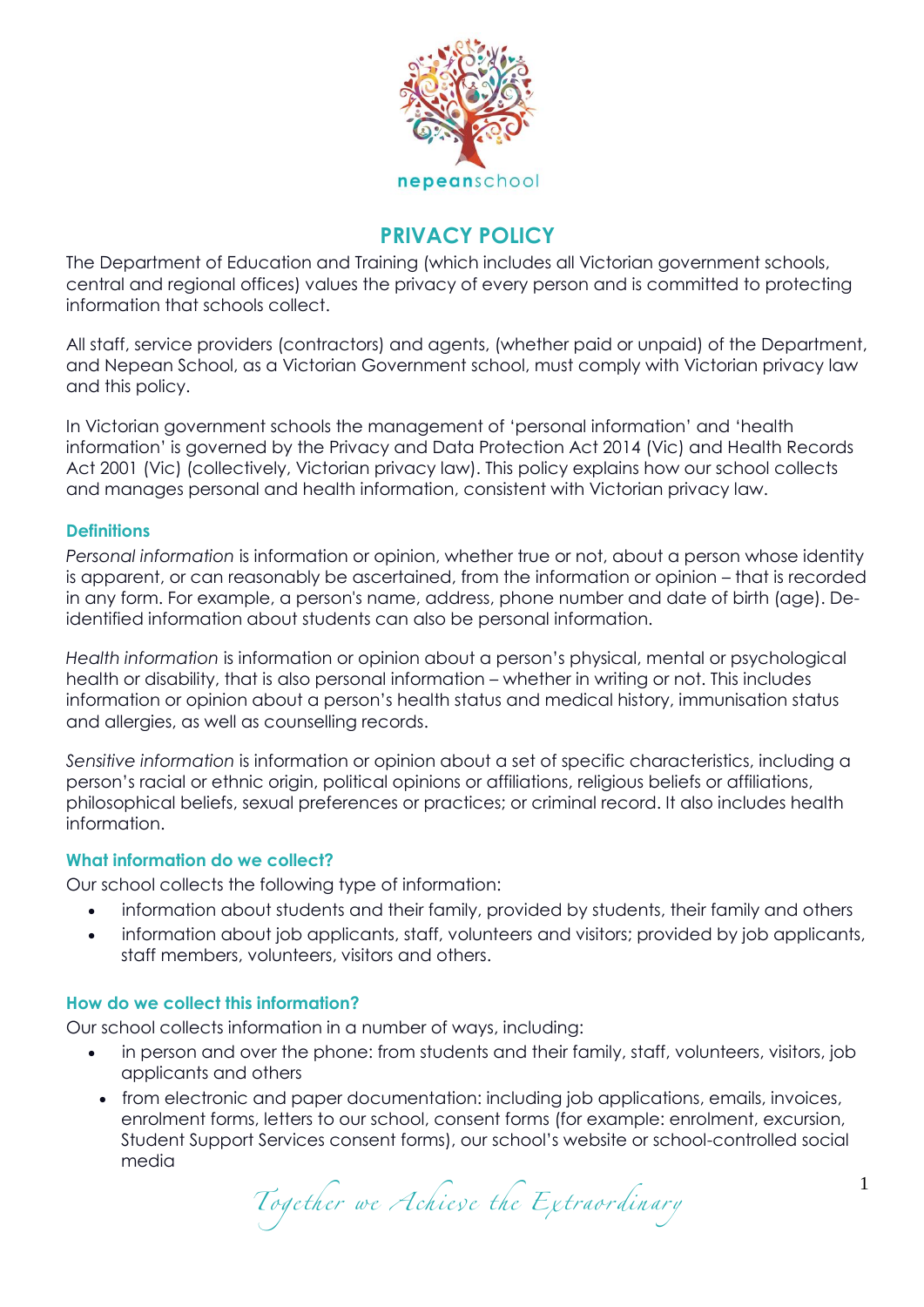- through online tools: such as apps and other software used by our school
- through any CCTV cameras located at our school.

# **Collection notices**

When our school collects information about you, our school takes reasonable steps to advise you of certain matters. This includes the purpose of the collection, and how to access, update and correct information held about you. For information about students and their families, a collection notice is provided to parents (or mature minor students) upon enrolment.

# **Unsolicited information about you**

Our school may receive information about you that we have taken no active steps to collect. If permitted or required by law, our school may keep records of this information. If not, we will destroy or de-identify the information when practicable, lawful and reasonable to do so.

# **Primary purposes of collecting information about students and their families**

Our school collects information about students and their families when necessary to:

- educate students
- support students' social and emotional wellbeing, and health
- fulfil legal requirements, including to:
- take reasonable steps to reduce the risk of reasonably foreseeable harm to students, staff and visitors (duty of care)
- make reasonable adjustments for students with disabilities (anti discrimination law)
- provide a safe and secure workplace (occupational health and safety law)
- enable our school to:
- communicate with parents about students' schooling matters and celebrate the efforts and achievements of students
- maintain the good order and management of our school
- enable the Department to:
- ensure the effective management, resourcing and administration of our school
- fulfil statutory functions and duties
- plan, fund, monitor, regulate and evaluate the Department's policies, services and functions
- comply with reporting requirements
- investigate incidents in schools and/or respond to any legal claims against the Department, including any of its schools.

### **Primary purposes of collecting information about others**

Our school collects information about staff, volunteers and job applicants:

- to assess applicants' suitability for employment or volunteering
- to administer employment or volunteer placement
- for insurance purposes, including public liability and WorkCover
- to fulfil various legal obligations, including employment and contractual obligations, occupational health and safety law and to investigate incidents
- to respond to legal claims against our school/the Department.

Together we Achieve the Extraordinary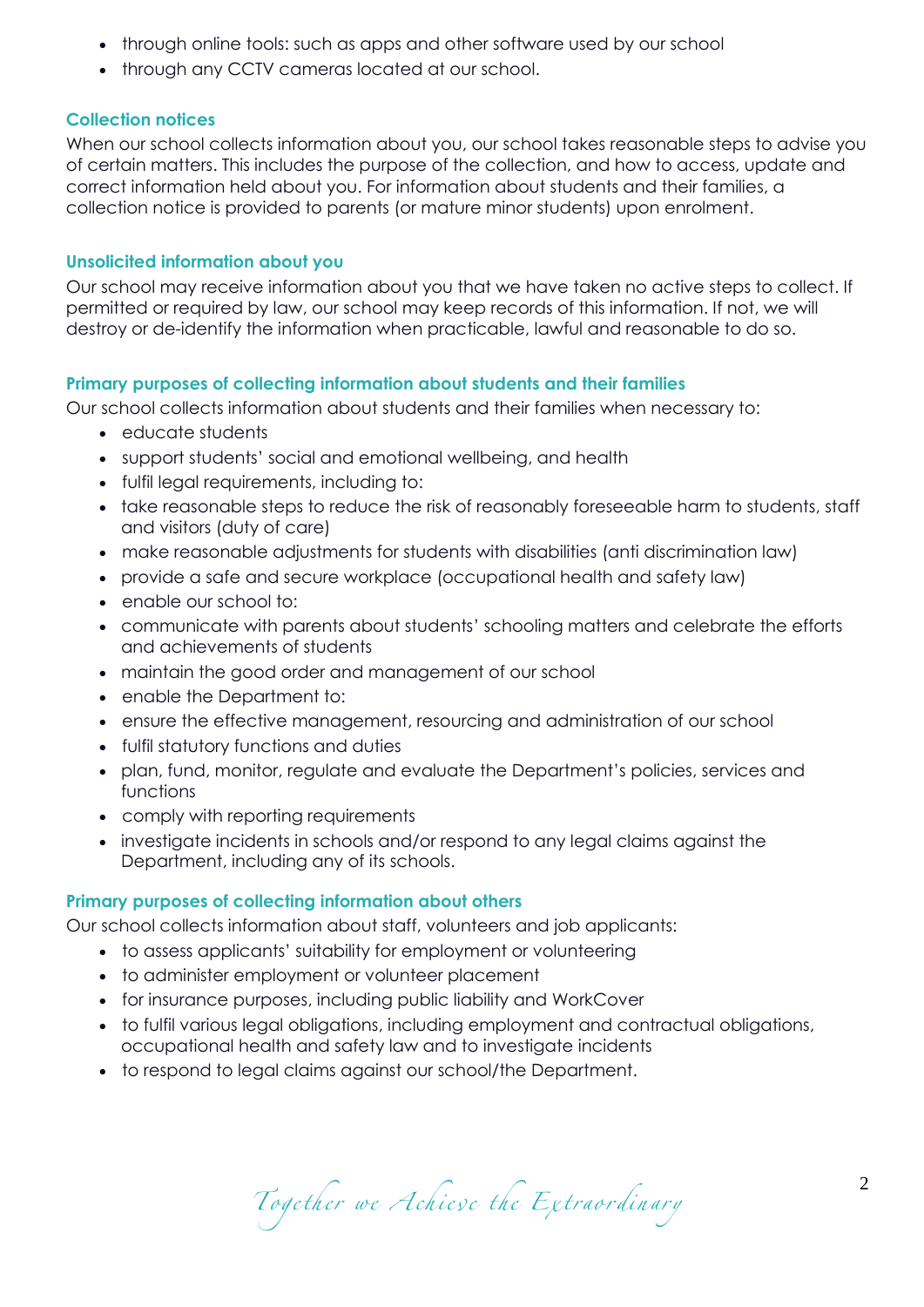# **When do we use or disclose information?**

Our school uses or discloses information consistent with Victorian privacy law, as follows:

1. for a primary purpose – as defined above

2. for a related secondary purpose that is reasonably to be expected – for example, to enable the school council to fulfil its objectives, functions and powers

- 3. with notice and/or consent including consent provided on enrolment and other forms
- 4. when necessary to lessen or prevent a serious threat to:
	- a person's life, health, safety or welfare
	- the public's health, safety or welfare
- 5. when required or authorised by law including as a result of our duty of care, antidiscrimination law, occupational health and safety law, reporting obligations to agencies such as Department of Health and Human Services and complying with tribunal or court orders, subpoenas or Victoria Police warrants
- 6. to investigate or report unlawful activity, or when reasonably necessary for a specified law enforcement purpose, including the prevention or investigation of a criminal offence or seriously improper conduct, by or on behalf of a law enforcement agency
- 7. for Departmental research or school statistics purposes
- 8. to establish or respond to a legal claim.

A unique identifier (a CASES21 code) is assigned to each student to enable the school to carry out its functions effectively.

# **Student transfers between Victorian government schools**

When a student has been accepted at, and is transferring to, another Victorian government school, our school transfers information about the student to that school. This may include copies of the student's school records, including any health information.

This enables the next school to continue to provide for the education of the student, to support the student's social and emotional wellbeing and health, and to fulfil legal requirements.

# **Responding to complaints**

On occasion our school, and the Department's central and regional offices, receive complaints from parents and others. Our school and/or the Department's central or regional offices will use and disclose information as considered appropriate to respond to these complaints (including responding to complaints made to external organisations or agencies).

# **Accessing your information**

All individuals, or their authorised representative(s), have a right to access, update and correct information that our school holds about them.

# **Access to student information**

Our school only provides school reports and ordinary school communications to parents who have a legal right to that information. Requests for access to other student information must be made by making a Freedom of Information (FOI) application through the Department's Freedom of Information Unit (see below).

In some circumstances, an authorised representative may not be entitled to information about the student. These circumstances include when granting access would not be in the student's best interests or would breach our duty of care to the student, would be contrary to a mature minor student's wishes or would unreasonably impact on the privacy of another person.

Together we Achieve the Extraordinary 3